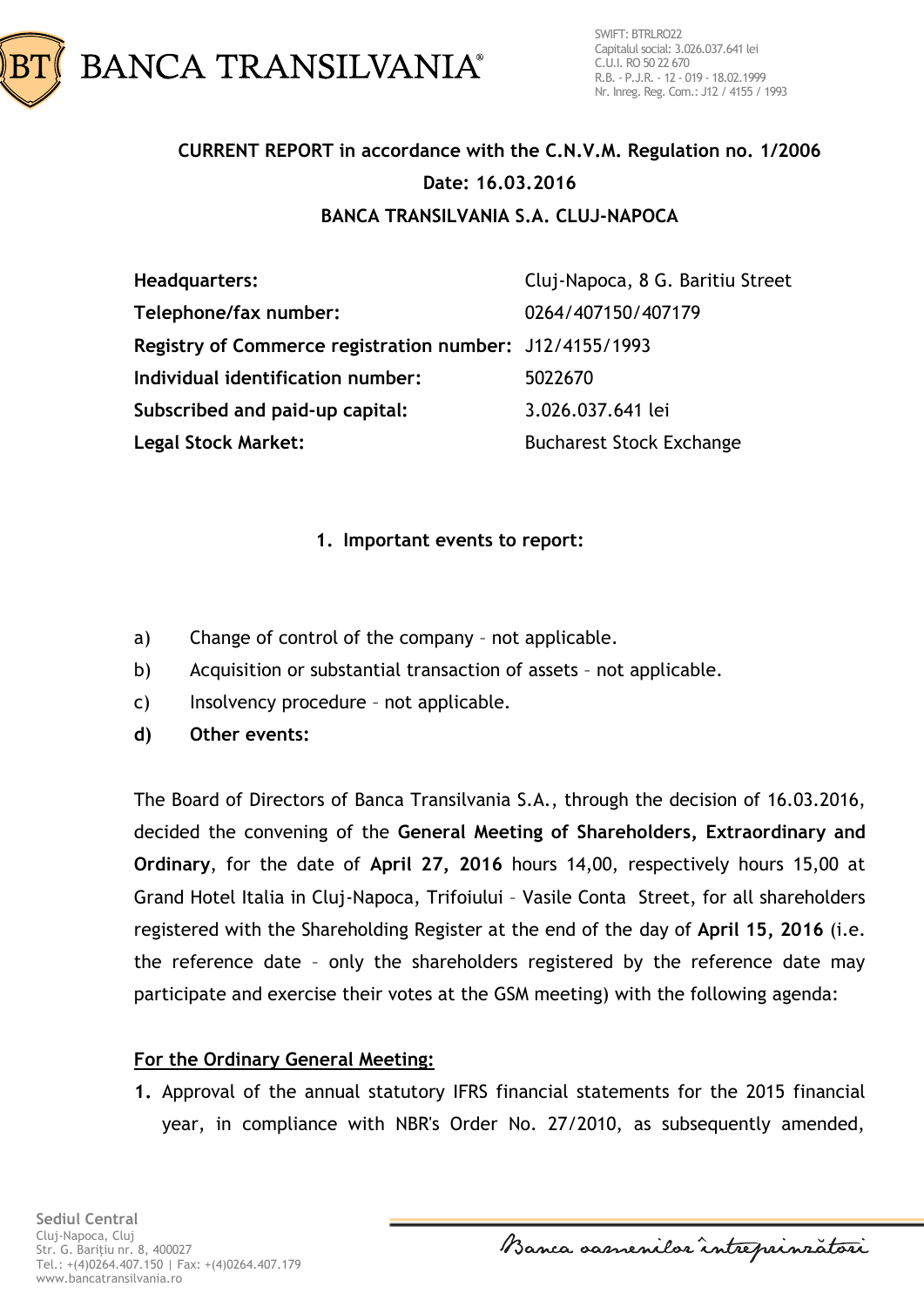together with the Report of the Board of Directors and the Report of the Independent Auditor, as well as the approval of the proposed profit distribution.

The following distribution of profit is proposed, as follows:

- Net profit to be distributed - 2.417.668.444 lei

- Legal Reserves – 113.256.467 lei

- Dividends to be distributed – 1.200.000.000 lei; gross dividend per share -

0,3965581868 lei

- Net Profit Reserves and other reserves: 1.104.411.977 lei.

**2.** Discharge of directors for 2015.

**3.** Approval of the revenue and expenditure budget and the investment plan for 2016 (business plan for 2016).

**4.** Establishing the directors' remuneration for 2016, including the maximum cap of additional remunerations granted to directors and managers.

**5.** Election of a director for the period remaining until the expiry of the mandate of the current Board of Directors (i.e. until April 2018), given the available vacancy; the deadline for the submission of the applications is April 11, 2016, 17:00. The list of information such as the name, domicile address and professional qualifications of the persons proposed for the position of Director is available to the shareholders at the institution's headquarters or on its official website (www.bancatransilvania.ro) and can be consulted and supplemented accordingly.

**6.** Approval of the date of **May 31, 2016** as the registration date (defined as the date of identification of the shareholders who are to benefit from dividends and other rights under the GMS decisions) and of the ex-date - **May 30, 2016.**

**7.** Approval of the date of **June 17, 2016** as the payment date

**8.** Approval of the mandates for the Board of Directors and for its individual members to carry out the decisions adopted by the Ordinary General Meeting of Shareholders.

## **For the Extraordinary General Meeting:**

**1.** Increase of the share capital with the amount of 620.000.000 lei by issuing 620.000.000 new shares, at a nominal value of 1 leu/share. The increase in the share capital will be carried out by using the following sources:

Banca samenilar intreprinzatori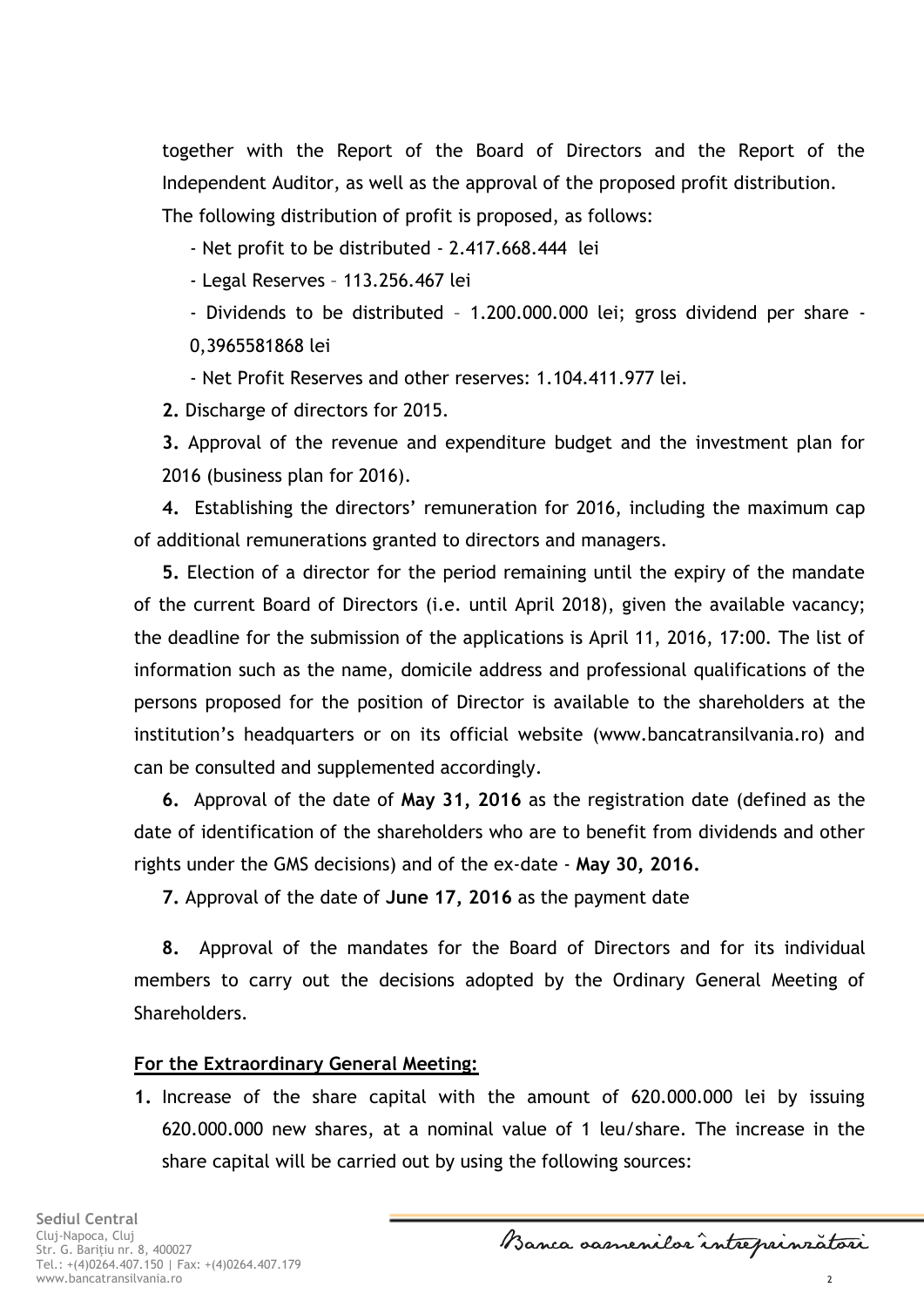- a) capitalization of reserves from the net profit of the year 2015 in amount of 620.000.000 lei, by issuing a number of 620.000.000 lei, with a nominal value of 1 leu/share in the benefit of the shareholders registered with the Shareholding Register held by the Central Depository at the registration date that will be established by the GSM (proposed date May 31, 2016);
- **2.** Approval of the share buyback by the Bank, in accordance with the applicable legal provisions, under the following terms and conditions: maximum **25.000.000** shares (0,826% of the total shares included in the share capital) with a nominal value of RON 1/share at a minimum price equal to the market price on BSE at the moment of the buyback and a maximum price of RON 3,5 for a period of maximum 18 months as of the publishing date of the EGMS resolution in the Official Gazette of Romania, Part IV, with the purpose of implementing a remuneration program capable of ensuring the compliance with the long-term performance principles and a share retention program for a period of at least 3 years, and the granting of a mandate for the Board of Directors for the enforcement of this resolution.
- **3.** Approval of the date of **May 31, 2016** as the registration date and of the **ex-date - 30.05.2016.**
- **4.** Approval of the mandates for the Board of Directors and individually for each of its members, in order to carry out the decisions of the Extraordinary General Shareholders Meeting, including the power to set the payment date for the new shares issued.

If, at the first convening, the legal and statutory quorum is not met, the general meeting (ordinary and extraordinary) will take place on **April 28, 2016**, at 14:00 hours, respectively 15:00, at the above mentioned venue, with the same agenda and the same reference date.

#### **GMS Documents:**

The convening notice, the documents to be debated as well as the GMS resolution draft are available at the bank's head office in Cluj-Napoca, 8 G. Baritiu St., starting with March 26, 2016 or on the web page of the bank: (www.bancatransilvania.ro).

Banca samenilar intreprinzatori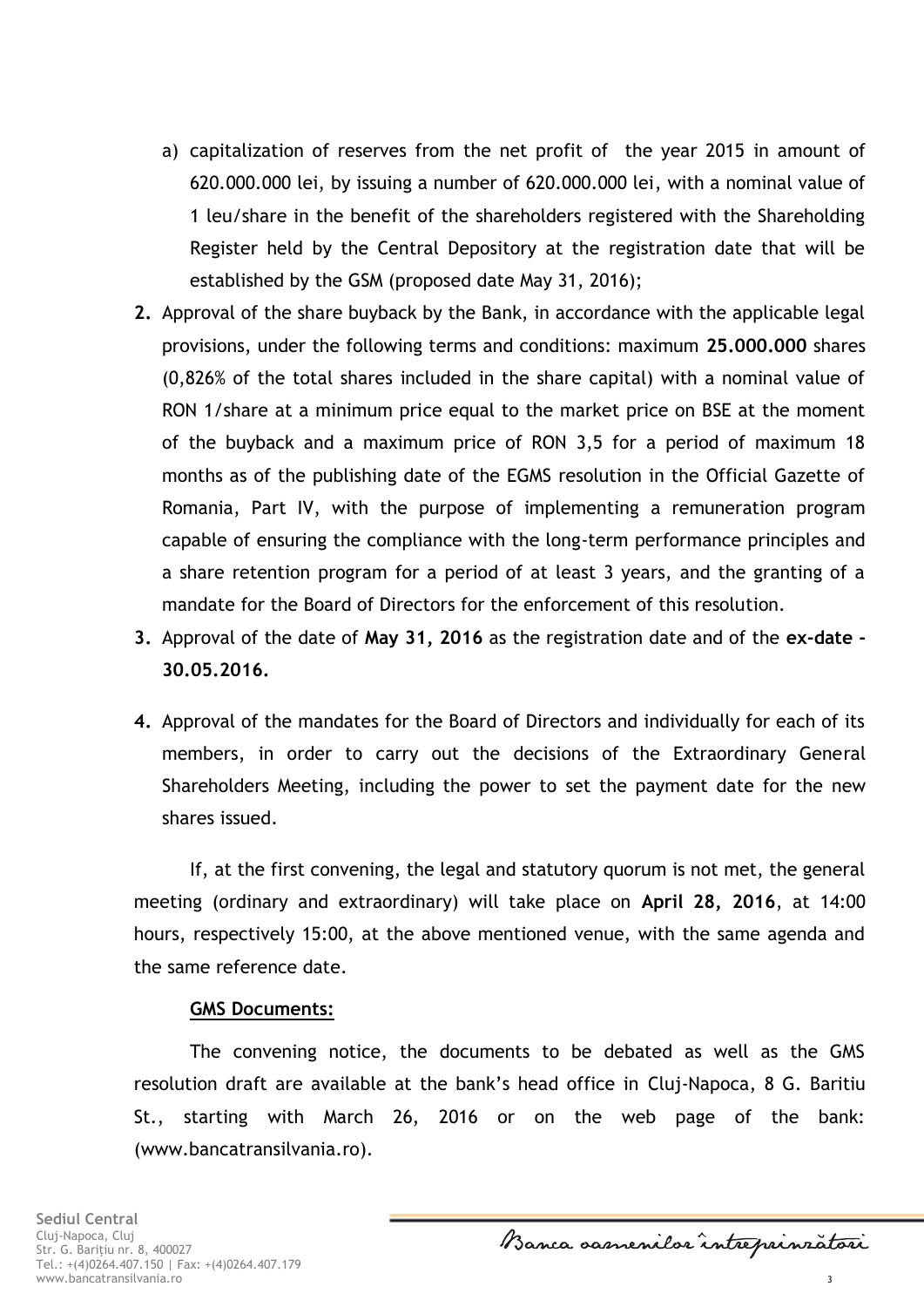The share capital of Banca Transilvania is composed of **3.026.037.641** shares, each share conferring the right to express one vote within the GMS.

#### **Shareholders' proposals regarding the GMS:**

One or more shareholders having at least 5% of the share capital, individually or jointly, are entitled:

- to introduce new topics on the agenda (provided that each topic is accompanied by a justification or a draft decision proposed to be approved by the general meeting and; such proposal has to be sent to the bank until April 4, 2016, 17:00);
- to present draft resolutions for the topics on the agenda or proposed to be included on the agenda of the general meeting (such proposals will be written and sent to the bank until April 4, 2016, 17:00 o'clock).

If appropriate, the revised agenda will be republished by April 8, 2016 according to the law.

The shareholders' proposals and the documents attesting the fulfilment of conditions to exercise the rights mentioned above will be sent as follows:

through a handwritten document in original sent by post or courier service to Banca Transilvania S.A., 8 G. Baritiu St., Cluj-Napoca, Cluj county. The document must be sent in an envelope on which the following is written clearly: "For the General Meeting of Shareholders of the 27<sup>th</sup>/28<sup>th</sup> of April 2016".

- through a document signed with an extended electronic signature according to the Law no. 455/2001 regarding electronic signatures – sent to flavia.vandor@btrl.ro.

The candidacy proposals for the position of Board member shall contain information such as: name, city of residence, professional qualification of the proposed person(s).

Candidates for the position of Board member must comply with the conditions imposed by the NBR's regulations. The candidates shall submit the following

Banca samenilar intreprinzatori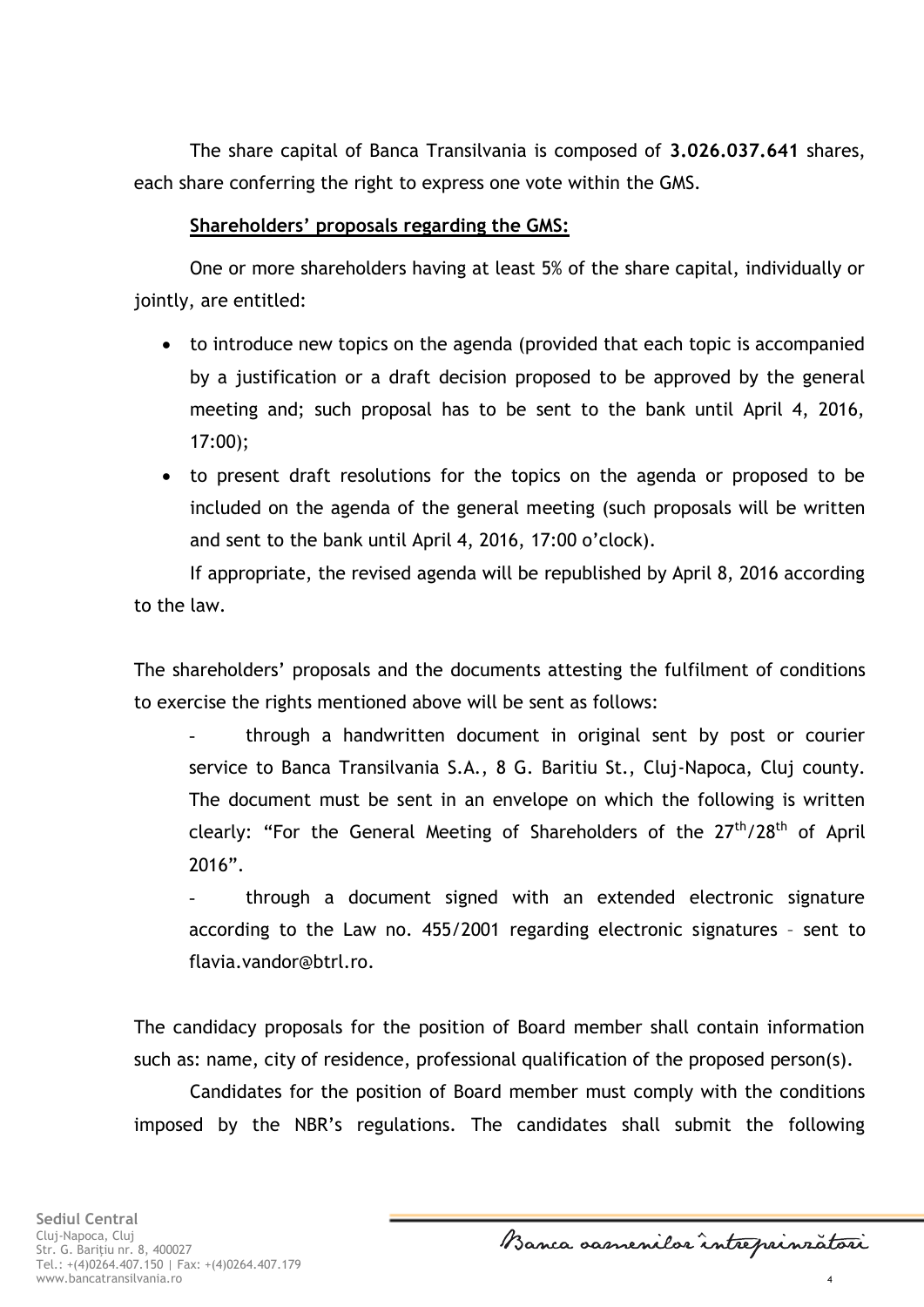documents via fax at +40 (0)264-407179 or e-mail at [flavia.vandor@btrl.ro,](mailto:flavia.vandor@btrl.ro) until 11.04.2016:

- *Curriculum vitae*;
- *Statement issued by the candidate*, certifying that the person does not fall under any of the situations laid down in Article 110 in Emergency Government Ordinance no. 99/2006 or under any other incompatibility situation laid down in the applicable laws, or that he/she agrees to renounce any situation of incompatibility at any time before he/she is due to commence the exercise of the position he/she has been approved for by the National Bank of Romania.

#### **Questions regarding the GSM:**

The shareholders can submit questions in writing regarding the topics on the agenda together with acts enabling the identification of the shareholder, so that they may reach the registry of the company by **25.04.2016** at the latest.

The shareholders questions may be sent in writing by post or courier service to Banca Transilvania S.A.'s headquarters or by e-mail to flavia.vandor@btrl.ro. If sent by post, the document must be sent in an envelope on which the following is written clearly: "For the General Meeting of Shareholders of the 27th/28th of April 2016".

The bank may also reply by posting the answers on the bank's website [\(www.bancatransilvania.ro\)](http://www.bancatransilvania.ro/).

#### **Participation in GSM:**

The reference date is **April 15, 2016**. Only shareholders registered on that date with the Shareholding Register held by the Central Depository will be able to participate and vote in the general meetings.

Shareholders may participate in the general meetings directly, may be represented by other persons according to the law or may vote by correspondence.

The access of shareholders in the GSM or vote via correspondence is allowed through the direct identification of the individual by an identification document - ID (Identity card or legal equivalent (I.C.) for Romanian citizens or passport/proof of residency for foreign citizens), for natural individuals. For companies, the ID of the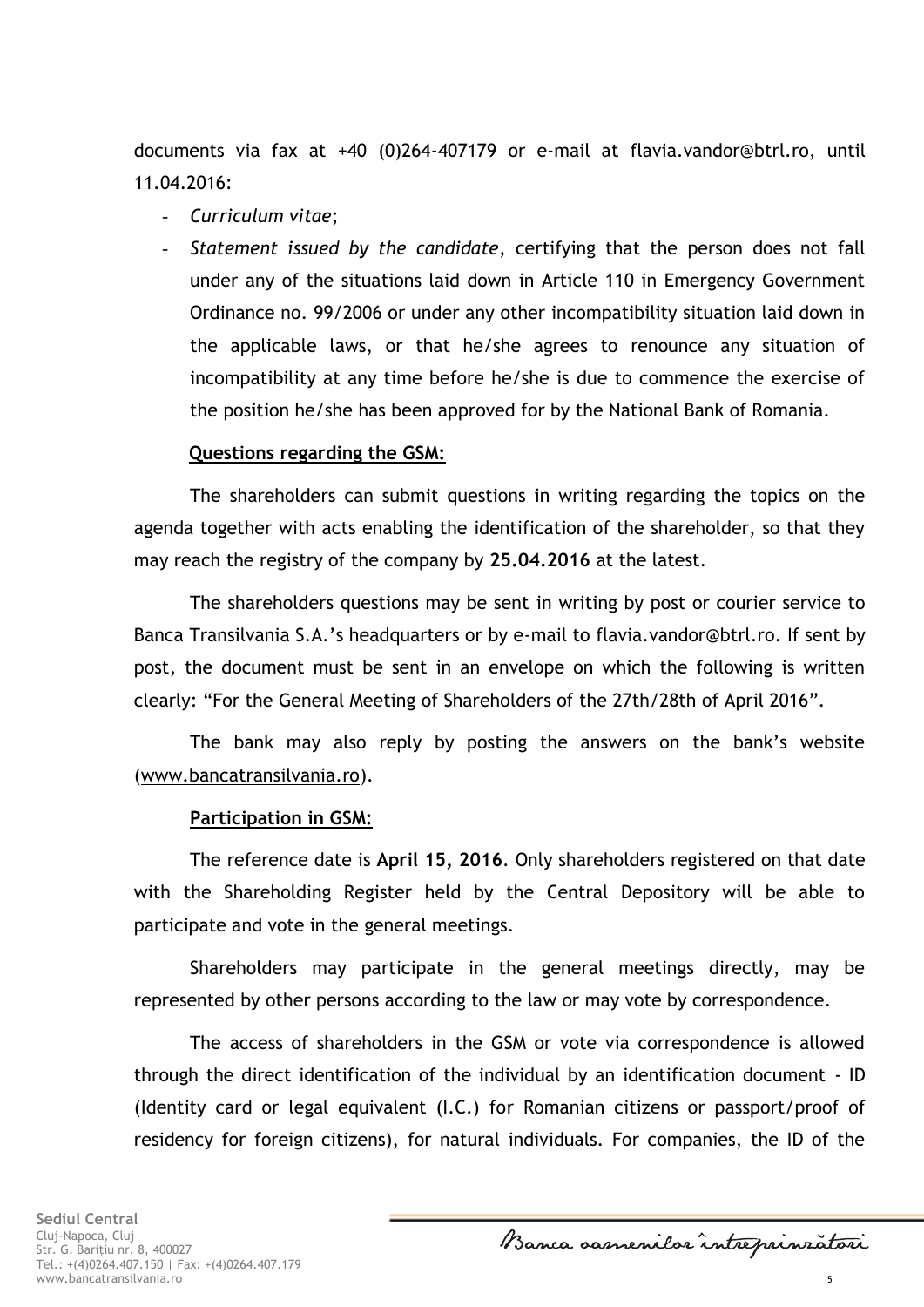legal representative (Identity card or legal equivalent (I.C.) for Romanian citizens or passport/proof of residency for foreign citizens) must be provided.

The quality of the legal representative of a shareholder-company is proven through an official document which validates this quality (proof issued by a competent authority, in original or legalized copy, no older than 1 month before the date of the GSM).

The representative of the shareholder-individual must provide proof of identity (Identity card or legal equivalent (I.C.) for Romanian citizens or passport/proof of residency for foreign citizens) as well as a special or general power of attorney signed by the shareholder-individual.

The representative of the shareholders-companies will provide the following proof of identity: identification document of the representative (Identity card or legal equivalent for Romanian citizens or passport/proof of residency for foreign citizens). The quality of legal representative of the legal person shareholder is established on the basis of an official document that certifies the above quality (a document issued by a competent authority, in original or certified copy, not older than 1 month before the date of the GSM).

Information on power of attorney, general or specific, as well as voting by correspondence are mentioned below.

The documents presented in a foreign language other than English (except for identity documents valid in Romania) shall be accompanied by a translation made by a sworn translator in Romanian or English.

#### **General Power of Attorney**

Before their first use, general power of attorney shall be submitted / sent, in copy, containing the phrase "identical with the original" and with the signature of the representative so that the documents are received at the registry of the company until **21 aprilie 2016, 17:00, in an envelope clearly indicating "For the General Meeting of Shareholders of 27/28.04.2016.**"

Banca samenilar intreprinzatori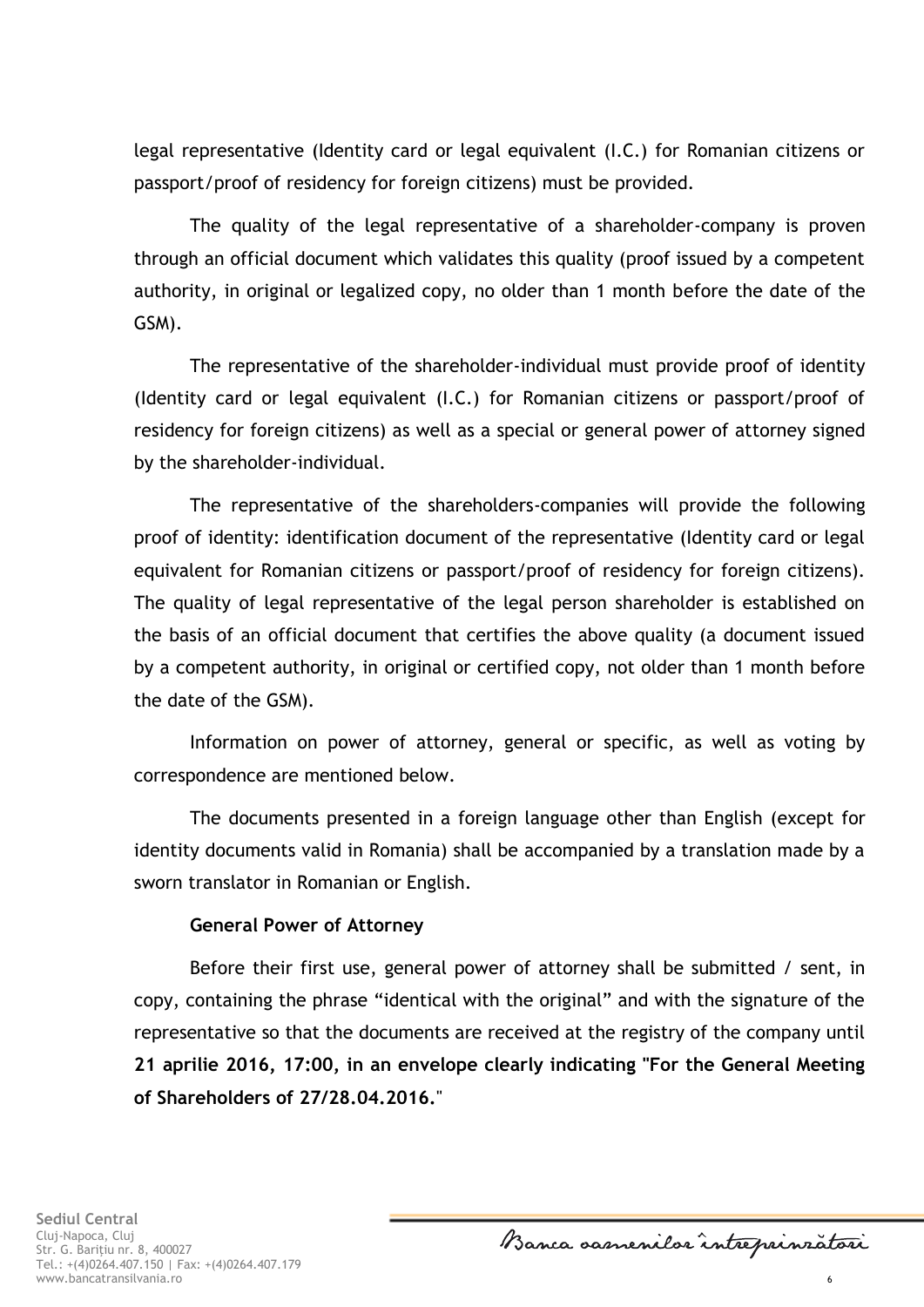General Power of Attorney (GPA) in a certified copy will be retained by the Company, having made mention of this in the minutes of the general meeting. General Power of Attorney are valid for a period which may not exceed three years.

The GPA can be sent by e-mail with the extended electronic signature, according to Law. 455/2001 on electronic signature, as amended and supplemented, so it may be received at the registry of the Company until **21 April 2016 17:00**, at [flavia.vandor@btrl.ro,](mailto:flavia.vandor@btrl.ro) with the subject "For the General Meeting of Shareholders of 27/28.04.2016".

To validate the mandate, the agent (conventional representative) must be either an intermediary (in accordance with Art. 2 para. 1 pt. 14 of Law no. 297/2004) or a lawyer and the shareholder is their client. Also, the agent must not be a situation of conflict of interest, such as:

a) The significant shareholder of Banca Transilvania SA or an entity controlled by such shareholder;

b) is a member of the management body of Banca Transilvania, a significant shareholder or entity controlled by such shareholder;

c) the agent is an employee or an auditor of the company or of a significant shareholder or entity controlled by such a shareholder;

d) the agent is a spouse, relative or in-law up to the fourth degree of one of the individuals mentioned above.

The power of attorney cannot be transferred to another person. If the representative is a legal entity, it may exercise its mandate through any person that is part of its governing body or its employees.

Along with GPA, the shareholders will send the company proof that the agent is either an intermediary (in accordance with Art. 2 para. 1 pt. 14 of Law no. 297/2004) or a lawyer and the shareholder is a client thereof.

Also, individual shareholders will send copy of the proof of their identity.

The quality of legal representative of the legal person shareholder is established on the basis of an official document that certifies the above quality (a document

Banca samenilar intreprinzatori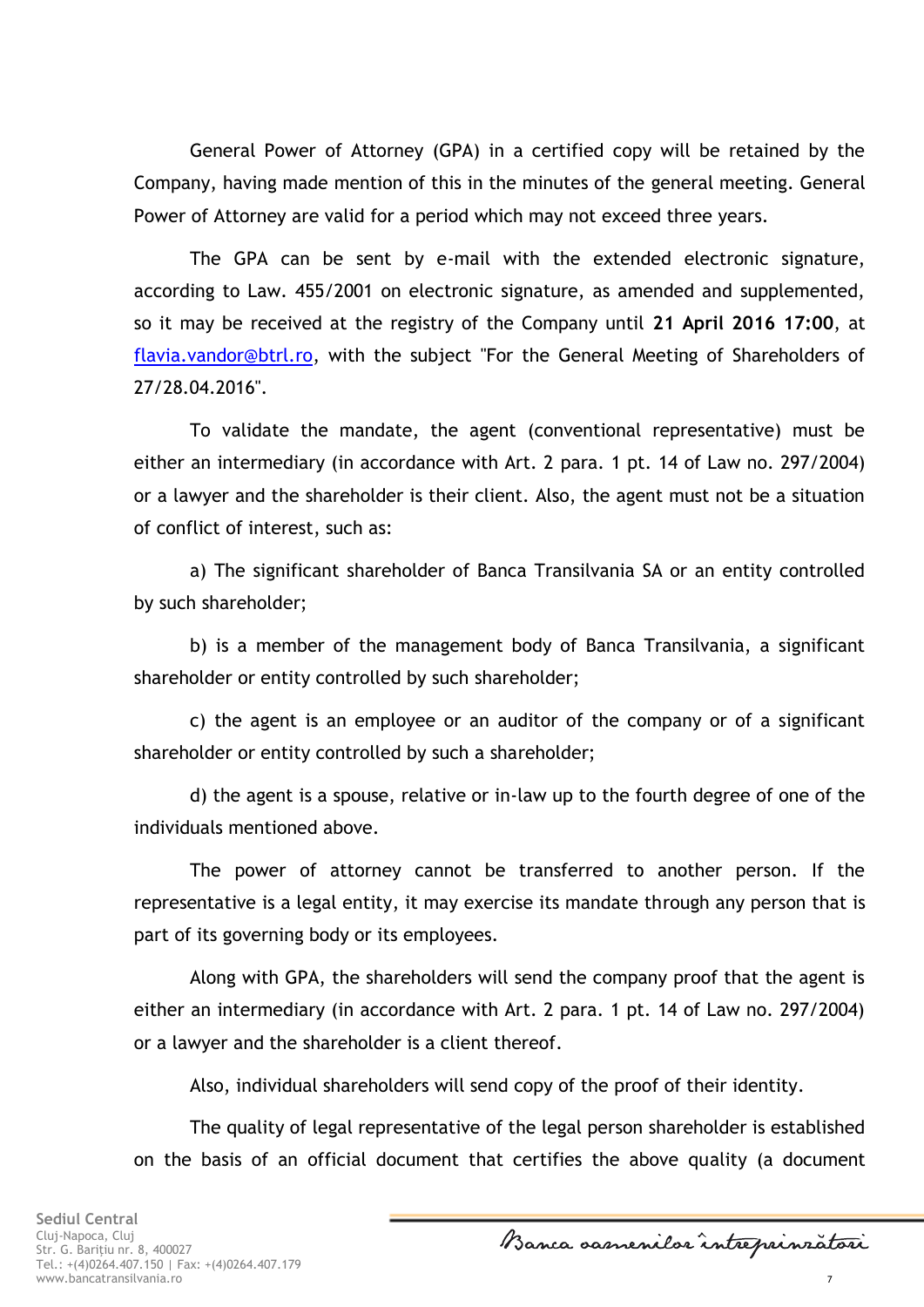issued by a competent authority, in original or certified copy, not older than 1 month before the date of the GSM).

The documents presented in a foreign language other than English (except for identity documents valid in Romania) shall be accompanied by a translation made by a sworn translator in Romanian.

Verification and validation of the GPA submitted to the Company will be conducted by the technical secretaries designated in accordance with the law, who shall safeguard the documents.

#### **Special Power of Attorney (SPA) and correspondence voting ballots**

- 1. The documents necessary for individual shareholders to attend the GSM are:
	- an identification document, if the shareholder attends the meeting in person;
	- a special or general power of attorney and the identification document of the representative, if the shareholder is represented by another person;
- 2. The documents necessary for shareholders companies to attend the GSM are:
	- proof of legal representation based on an official document proving this status (certificate issued by the Trade Registry within the validity term or another type of proof issued by a competent authority);
	- beside the aforementioned document proving the legal representative status of the person signing the power of attorney, the person delegated with representation competence must also present, in accordance with the law, the special or general power of attorney signed by the legal representative of the respective legal entity.

Starting with March 26, 2016 the special power of attorney forms, respectively those for exercising the right to vote by correspondence will be available at Banca Transilvania's Head Office and the bank's branches/agencies in the country or can be downloaded from the bank's website ([www.bancatransilvania.ro\)](http://www.bancatransilvania.ro/), in both Romanian and English**.**

After filling in and signing the power of attorney forms, under the sanction of losing the voting right, a copy is to be filed with / sent to the Bank's Head Office or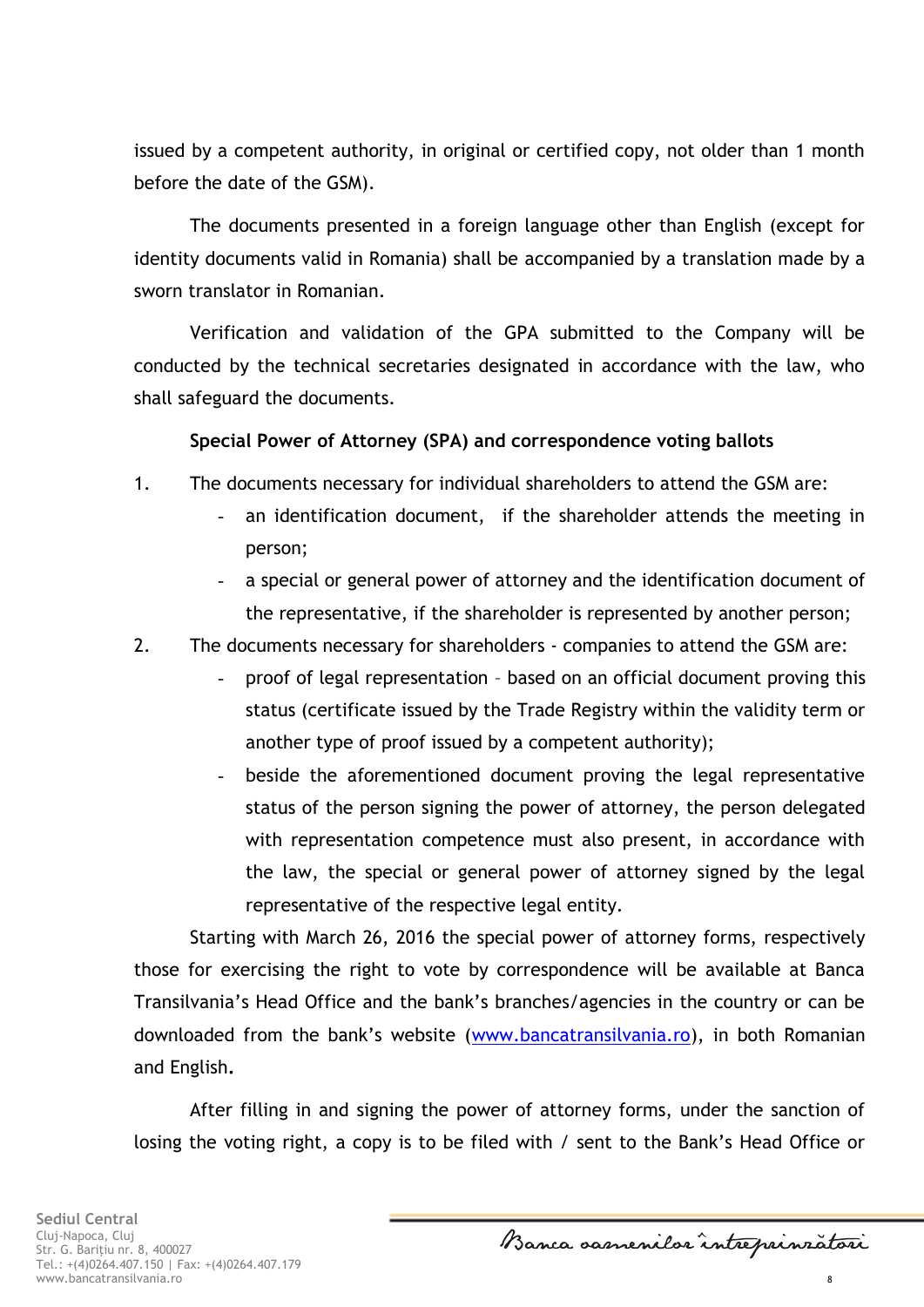branches by **April 21, 2016,** another copy will be given to the authorized person and the third will remain with the shareholder. The power of attorney will be accompanied by a copy of the identification document of the individual shareholder /legal representative of the shareholder-company and for legal entities by an official document certifying the quality of legal representative mandated to sign the power of attorney. The special power of attorney should include the information provided in the special power of attorney form provided by BT specifying the vote for each item on the agenda.

The power of attorney forms can be sent by e-mail to the following e-mail address: [flavia.vandor@btrl.ro.](mailto:flavia.vandor@btrl.ro)

Credit institutions that provide custody services for the bank's shareholders may sign and transmit the GPAs / SPAs by mail on behalf of their clients, based on the rights conferred onto them by the custody contracts as well as the exact voting instructions received from customers for such a GSM.

In this case, the SPAs/ correspondence voting ballots shall be accompanied by an affidavit issued by the credit institution which received the power of representation by the SPA, which establishes that:

(a) the credit institution provides custody services for said shareholder;

(b) the instructions contained within the power of attorney) are identical to the instructions from the SWIFT message received by the credit institution in order to vote on behalf of the shareholder;

(c) the special power of attorney is signed by the shareholder.

The SPAs / correspondence voting forms and the before mentioned affidavit issued by the credit institution that received power of representation through the SPA must be submitted at the company in original, signed and stamped, as appropriate, or transmitted by e-mail to [flavia.vandor@btrl.ro](mailto:flavia.vandor@btrl.ro) without the fulfilment of other formalities related to the form of these documents, within the deadlines mentioned above.

Banca samenilar intreprinzatori